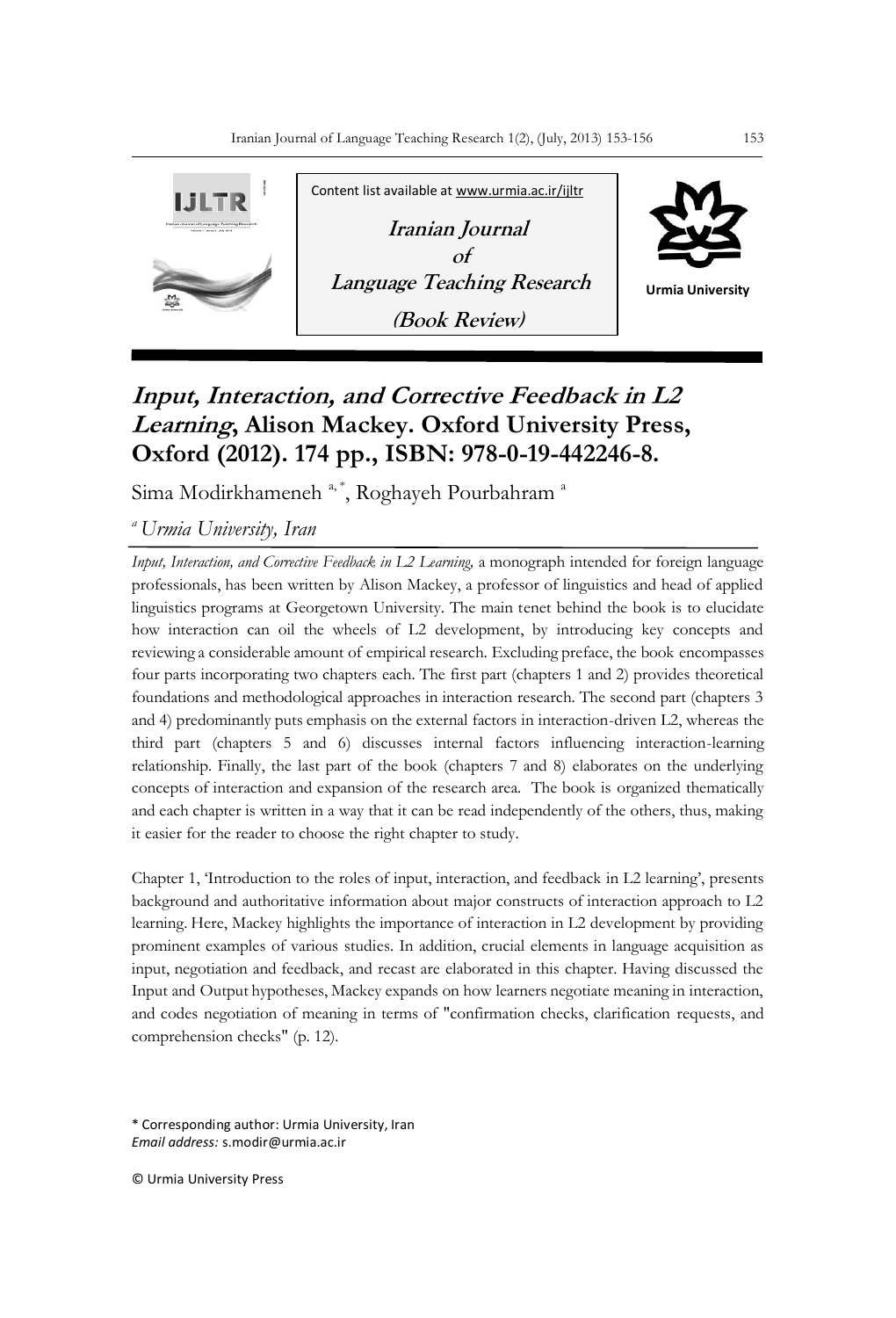Chapter 2, *'*Methodology in interaction research', starts out with introducing a variety of interactive tasks as the most common data elicitation procedures in interaction approach, varying from one-way to two-way tasks, closed to open tasks, and required exchange tasks to optional exchange tasks. Next, Mackey discusses in detail how introspective measures such as stimulated recall, think aloud protocols, and uptake are used by researchers to tap into learners' noticing and awareness of linguistic forms. Subsequently, there is a reference to priming techniques as another evidence of processing of interactional feedback by the learner. The chapter closes its discussion by underlying the vital role of sociocultural and contextual issues.

Chapter 3, entitled 'Classrooms, laboratories, and interlocutors', differentiating between classroom and laboratory context, stresses the role of context in the interaction approach. In addition, it signifies Observer's Paradox and Hawthorne Effect in classroom setting and artificiality of setting in laboratory context as important elements affecting research results. *Focus on Form (FOF)* approach is another relevant concept which, along with instruction, as Mackey maintains, can be achieved through feedback since it helps learners "notice the gap between their utterance and the target forms" (p. 39). Further comparison is also made between face-to-face interaction and CMC (Computer Mediated Communication), the latter leading to more selfcorrection by the learner. Moreover, interlocutor's effect is touched as another factor influencing the feedback in this chapter.

*TBLT* (Task Based Language Teaching) and *FFI* (Focus on Form Instruction) as prominent approaches employed in interaction approach are discussed in Chapter 4, entitled 'Tasks and the provision of learning opportunities in interaction'. TBLT, which is similar to analytic syllabi, considers 'tasks' rather than 'skills' as units of analyses. In this vein, attention is given to psycholinguistic approach to TBLT, addressing different tasks and how they are believed to foster L2 acquisition. The effects of planning time and task familiarity on interaction and interaction-driven learning outcomes are among the other relevant issues elaborated in this chapter. Consequently, a triad approach in SLA which encompasses "complexity, accuracy, fluency (CAF)" (p. 68) is proposed in order to better understand language development. The chapter, where Mackey recommends more in-depth inquiries in FFI, ends with a distinction made between focus on form approach and focus on formS.

Chapter 5, 'Learner characteristics: age and interaction driven L2 learning', as the name speaks for itself, probes the effect of age and interaction on L2 learning. Critical Period, Sensitive Period, and Fossilization/Stabilization Procedures are among the key terms delineated in this chapter. Moreover, Task Familiarity and Task Guidance are identified among the concerns that should be considered when designing tasks for younger learners. Regarding older learners (age  $>$  65), cognitive decline, decrease in motivation, and less L2 use that, according to Mackey, warrant further investigation , are enumerated among the factors influencing learning.

Chapter 6, 'Cognitive process: the role of working memory in interaction-driven learning', deals with WM (working memory). In order to assess WM capacity, tasks like counting span, operation span, and reading/sentence span measures are put to use. Domain Specific and Domain General Models are the proposed models related to WM, in which attention is considered as an important factor. Mackey, in the upcoming pages, observes that learners who have higher WM capacities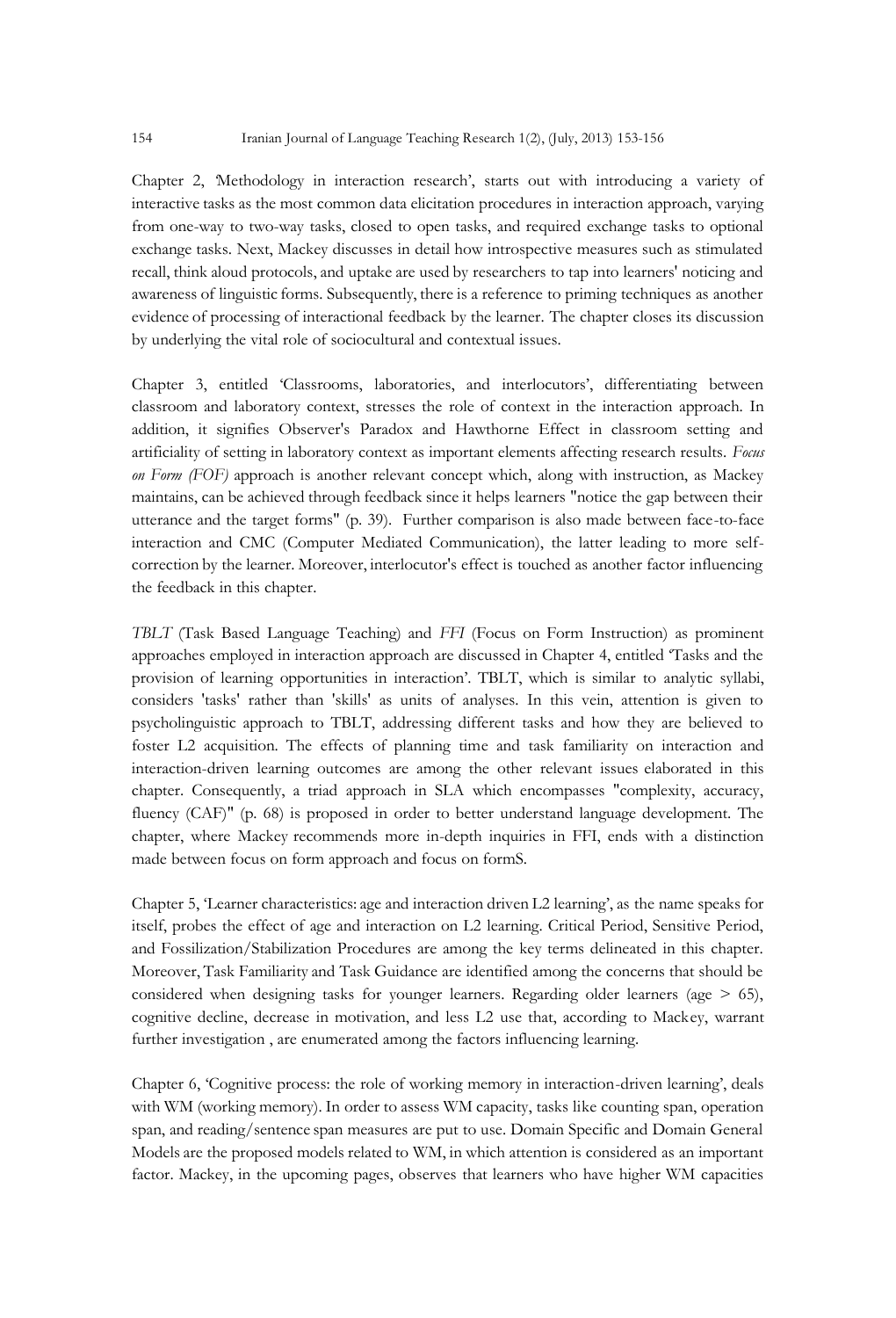produce significantly more modified output than learners with lower WM capacities. Besides, PSTM (Phonological Short-Term Memory) as a component of WM is shown to positively predict the amount of modified output produced in communicative tasks. Highly connected to the previous chapter, this chapter makes a reference for a relationship between WM and immediate L2 development in older adults.

Chapter 7, *'*Negotiation, corrective feedback, and recast in SLA', explores how each of the conversational moves, that is, *"comprehension checks, confirmation check, clarification request, modified output, interactional feedback"* (p. 113) impacts L2 learning. The chapter begins with defining some crucial terms as *positive evidence, negative evidence, feedback, and error correction.* Moreover, Mackey points out fruitfulness of incomprehensible input, declaring that L2 learner, by seeking help from interlocutor, receives not only extra processing time, but also modified input or metalinguistic explanations that further help him/her in his/her linguistic development. The chapter moves on explications on implicit vs. explicit feedback as well as prompt and recast (differing in the degree of explicitness), and the importance of output. Language related episodes (LRE), as another construct used to investigate the effects of interaction on L2 learning, is defined as the last concept in this chapter.

Chapter 8, the concluding chapter, 'Driving interaction research forward'*,* explores social, cognitive, and pedagogical directions for future interaction research. Context, gesture, speech style of interlocutors, and frequency of input are some of the important aspects in interaction, discussed in chapter 8. As a final remark, Mackey suggests that teachers must incorporate more TBLT and FFI in their classes to train learners as better interactors.

To conclude, this book reflects a wide range of insightful ideas on interaction approach in L2 learning, various types of feedback and learner internal and external factors. Suggestions provided for further research at the end of each chapter with a very clear, straightforward, and well organized format add to the strength of this invaluable book as well. However, it is suggested that, it would have been much better if the key concepts of interaction defined in chapter 7 could have been better introduced earlier . Regarding the specialized language of the book particularly noticed in chapter 6, it is suggested that readers have at least some basic background knowledge of the concepts in order to better grasp the ideas beyond the technical terms. Readers are recommended to go through ' The Routledge Handbook of Second Language Acquisition' (2012), where Mackey, Abbuhl, and Gass (2012) touch upon the main concepts of interaction and feedback on the chapter entitled "Interactionist Approach". Moreover, there are in depth elaborations on the core issues of the present book such as Age Effects and Role of Feedback by Dekeyser and Loewen (2012), enriching the corresponding discussions presented in this book. Similar books as Mackey and Polio (2009) can also help the learner to better understand the concepts covered in this book. Last but not least, as an improvement for the future edition of the book, a glossary is recommended to be included at the end of this book, to provide definitions for terms requiring further clarification.